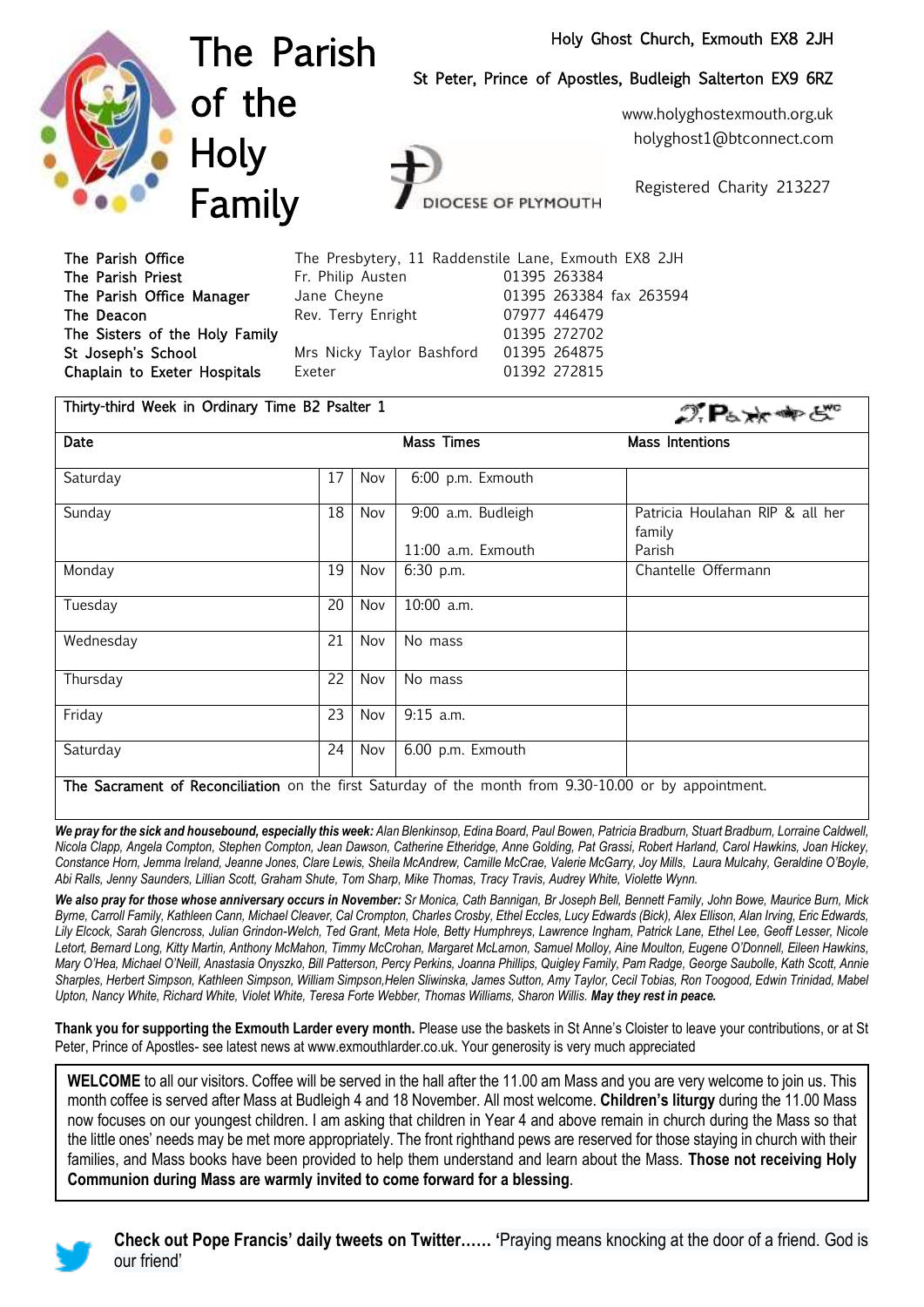

**I am delighted that over 40 of you have booked to join me at Sidholme for** *the Advent Day of Reflection on Monday 10th December. I encourage you to consider taking just a few hours during Advent to think, pray and be together. The day will start at 9.30 am with morning coffee, lunch will be provided and we will finish at 4.30 pm. The cost of the day is £18.50 and lifts can be provided if needed. Cheques should be made payable to PRCDTR Holy Family Exmouth. Booking forms are still available at the back of church for anyone else who would like to come too. I look forward to seeing you there!*

**LET IT BE DONE UNTO ME ACCORDING TO YOUR WORD** CaFE' DVD exploration of Mary past and present. Five one-hour meetings after 6.30.p.m. Mass Next sessions on Mondays November, 19th & 26 at 7.15 pm

You are invited to join priests of the Diocese for a Service of Penitence & Healing on Thursday 22<sup>nd</sup> November 7.00 pm at Blessed Sacrament, Exeter.



FREE LEMONADE & POPCORN..... will be available for the children at our SEASONAL SALE on Sunday 25<sup>th</sup> November, following the 11.00 am Mass. …. the adults amongst you however, may prefer to try Lori's mulled wine or a Fairtrade coffee to go with your cocktail pasties or mince pies! You will

be able to buy your Christmas cards, cakes, produce etc. and see if you have won a prize in the 'squares' draw. I am looking forward to welcoming the CLASS of 2018, the young members of our parish community and their families to mass that morning and meeting some new faces too. Do please come and meet them.

**On 15th November the UCM** will be visiting Otter Nurseries so there will be no meeting in the hall that day. They invite everyone to coffee after mass on Sunday 18<sup>th</sup> November in Holy Ghost hall. Do please go in and say hello!!!!

**LADIES LUNCH BUNCH!** Our 'Ladies that lunch' invite you to join them at the Pavilion on Thursday 13<sup>th</sup> December at 12.30 pm

**Vacancies: -** The Diocese of Plymouth are looking to appoint the following positions. (18 month Fixed Term Contracts initially). Diocesan Youth Ministry & Events Co-ordinators 1 x Full Time Covering Dorset, Devon & Torbay Deaneries – 35 hours per week and 1 x Part Time Covering Plymouth & Cornwall Deaneries – 17.5 hours per week Location: Home Based Salary: £21,000 per annum or pro rata part time role – actual salay £12,600 per annum – plus car allowance, mobile phone allowance and pension scheme (subject to eligibility) Use of a car will be necessary for the posts and the successful candidates will be subject to a full Disclosure & Barring Service (DBS) check. For an informal discussion about the post please contact Fr. Jonathan Bielawski on 01752 701660. Copies of the job description, person specification and application form are obtainable by calling Jan Holton on 01364 645383 or by emailing recruitment@prcdtr.org.uk. The last date for the receipt of applications will be Monday 26 November and interviews will be held on 13<sup>th</sup> & 14<sup>th</sup> December at St. Boniface House, Ashburton. *Registered Charity Number: 213227* 



**The new parish hall at Budleigh** is nearly finished! Bishop Mark will celebrate mass for the benefactors and bless the hall on Tuesday  $29<sup>th</sup>$  January and everyone is invited! In order to finish the project and furnish the hall and kitchen I am asking for your support once again. I have prepared a separate flyer with more details and these are now available for you – please pick one up, have a read and hopefully help us complete this project in full before Bishop Mark visits.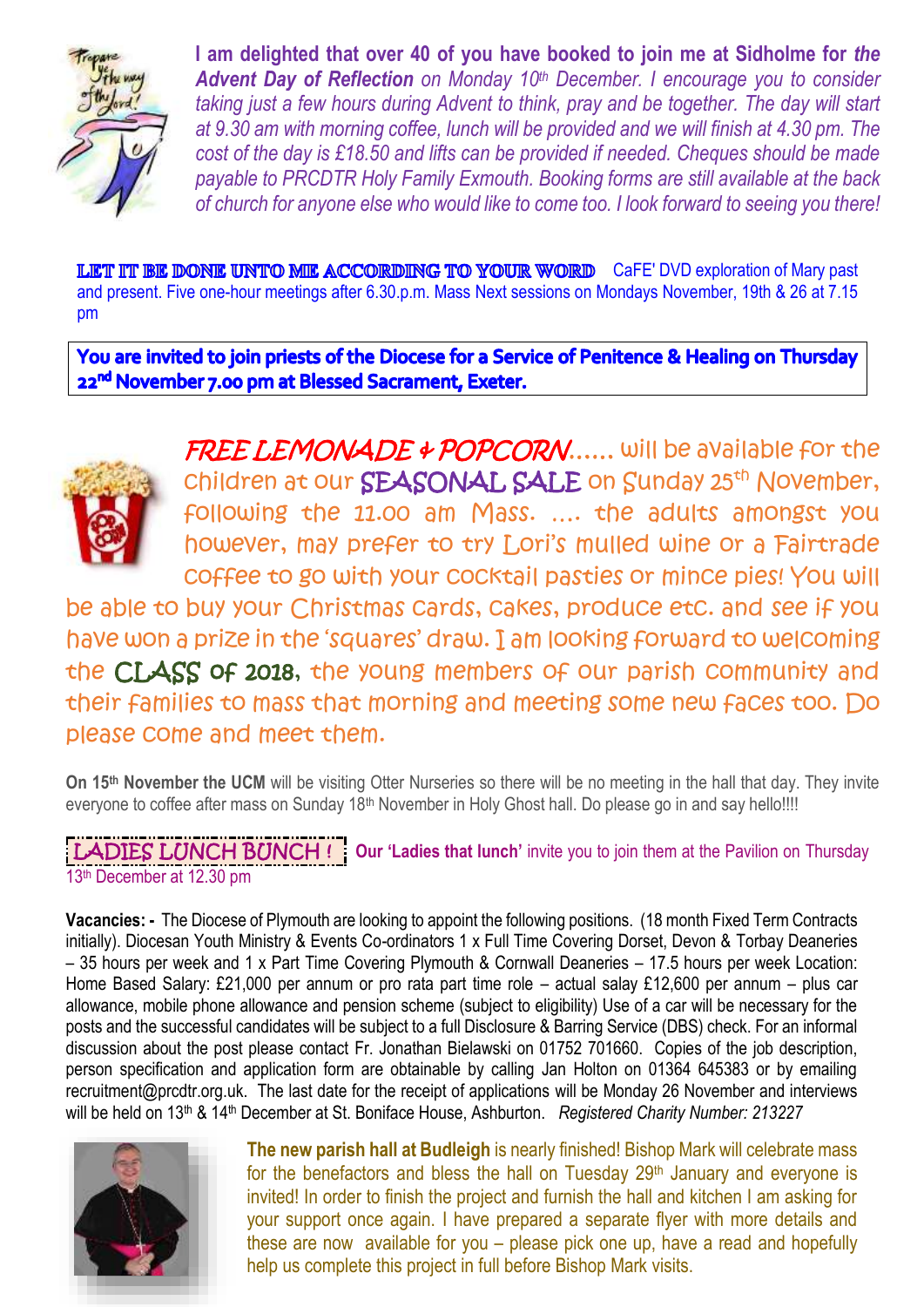

Balloons is a charity that provides support for children, young people and their families before an expected death, or following the death, of someone significant in their lives. Balloons work across Exeter, Mid and East Devon, providing a dedicated phone line, one-to-one support with children and young people in a safe environment, activity days for children and family events.

Please take a Christmas tree bauble for your family from the back of the church and return it decorated with your donation inside to hang on our special tree. The balloon is for you for your home decoration this Christmas.

Thank you for supporting Balloons